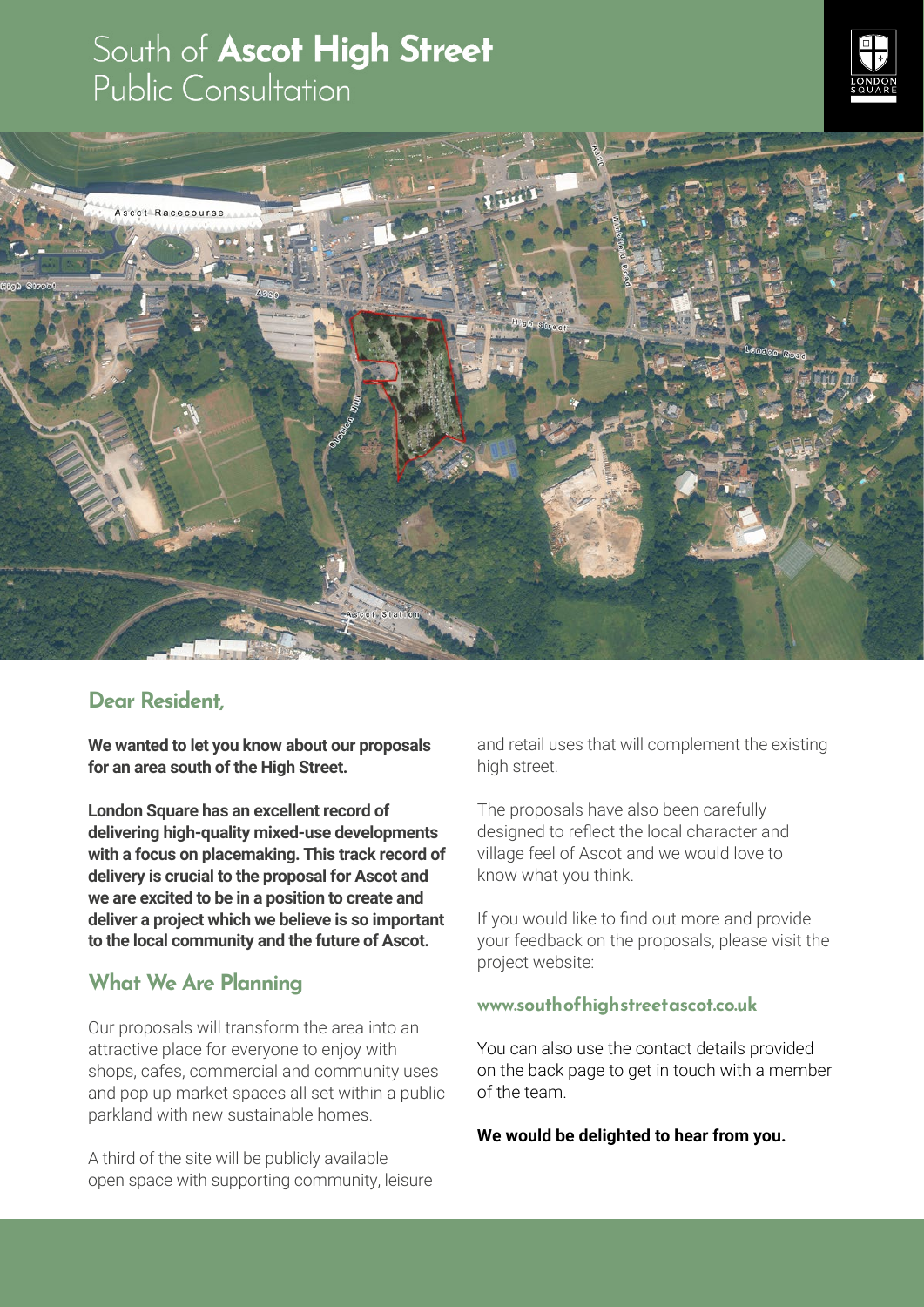# South of Ascot High Street Public Consultation

# The Site

The 2.77-hectare site is located on southern side of the High Street, at the corner of High Street and Station Hill, and extends south towards Ascot Wood and Ascot Railway Station.

There are two entrances to the site from the High Street and one from Station Hill and it is used as a car park for the racecourse.

The site is part of the wider site allocation (AL16) in Windsor and Maidenhead Royal Borough Councils recently adopted Local Plan, allocated for certain types of development or use.

Currently, the area is a mix of hard surfacing and grassed areas with a number of mature trees that we have been careful to work around to retain as many as possible, celebrating their contribution to the character of the area, whist delivering the wider community benefits that redevelopment will provide.

The new development will complement the existing nearby local businesses, bring new activity to the area, securing its long-term sustainability.

# The Proposals

The proposals will deliver sustainable modern homes, a mixture of apartments and houses. Around 135 new homes in total.

Community Parkland • Long glades of grassland<br>• Natural / Timber Play Space<br>• Key footpath route into park<br>• Community Orchard<br>• Sculpture (way finding)<br>• Woodland loungers surrounded by pockets of planting<br>• Shared surface<br>• Mown path<br>• Pla **Example 12**<br> **Band Square to Green Corridor**<br>
Spill out space<br>
• Table tennis tables<br>
• Large shade tolerant planting and play along the way<br>
• Metting Point / Community Hub<br>
• Meting Timeline<br>
• Rain Gradens<br>
• Rain Grad









A range of new uses will be provided fronting the High Street and new market square, including community, retail, office, cafe and restaurant. There has also been attention paid to the natural environment in such a way that enhances the sites existing landscape and character. New public outdoor spaces have been created, including a new park for Ascot.

The team have carefully considered local transport movements, integrating the new proposals within the existing road network to ensure convenience for the local community. Pedestrian and cycle connectivity has also been added through the site.

#### High Street & Market Square to Green Corridor

- 
- 
- 
- Pop-up market location<br>• Spill out space<br>• Table tennis tables<br>• Large shade tolerant planting and play along the way<br>• Spill out space with views across the park<br>• Meeting Point / Community Hub<br>• Planting Timeline<br>• Rai
- 
- 
- 
- 
- 









#### Residential Garden

- 
- 
- 
- 
- 
- 
- Residents pod / gathering space<br>• Sculpture (bug post)<br>• Residential Orchard<br>• Orchard Avenue<br>• Open lawn<br>• Woodland Glade<br>• Connection to future developments<br>• Hammocks under trees<br>• Plantina buffer to boundary
- 
-